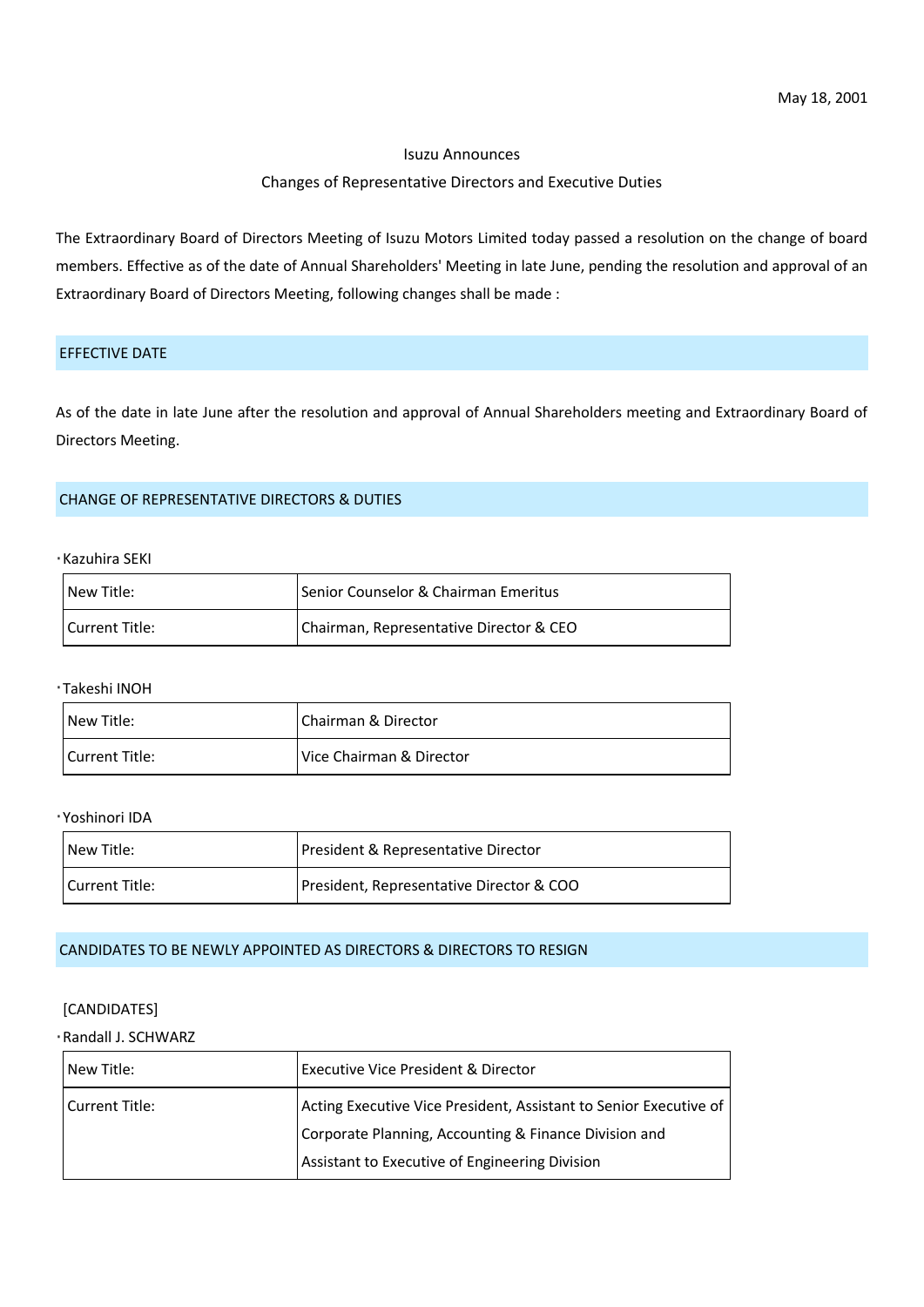# Brian P. MacDONALD

| New Title:                | Director                                                        |
|---------------------------|-----------------------------------------------------------------|
| <b>Current Title:</b>     | Assistant to Senior Executive of Corporate Planning and         |
|                           | <b>Accounting &amp; Finance Division</b>                        |
|                           |                                                                 |
| Minoru MATSUSHIMA         |                                                                 |
| New Title:                | Director                                                        |
| Current Title:            | Assistant to Senior Executive of Domestic Sales Division No.1   |
| Ryuichi OHGI              |                                                                 |
| New Title:                | Director                                                        |
| <b>Current Title:</b>     | Senior Executive of Domestic Sales Operations                   |
| Yasushi MASE              |                                                                 |
| New Title:                | Director                                                        |
| <b>Current Title:</b>     | Executive in charge of Powertrain Engineering No.2              |
|                           |                                                                 |
| Fujio ANZAI<br>New Title: |                                                                 |
|                           | Director                                                        |
| <b>Current Title:</b>     | Senior Executive of Powertrain Manufacturing                    |
| William J. BARCLAY        |                                                                 |
| New Title:                | Director                                                        |
| Current Title at GM:      | Chief Financial Officer, General Motors Asia Pacific (Pte) Ltd. |
| [DIRECTORS TO RESIGN]     |                                                                 |
| Kazuhira SEKI             |                                                                 |
| New Title:                | Senior Counselor                                                |
| <b>Current Title:</b>     | Chairman, Representative Director & CEO                         |
|                           |                                                                 |
| Martin P. LAURENT         |                                                                 |
| New Assignment at GM:     | Special Assignment, GM Asia Pacific, Detroit                    |
| Current Title at Isuzu:   | <b>Executive Director</b>                                       |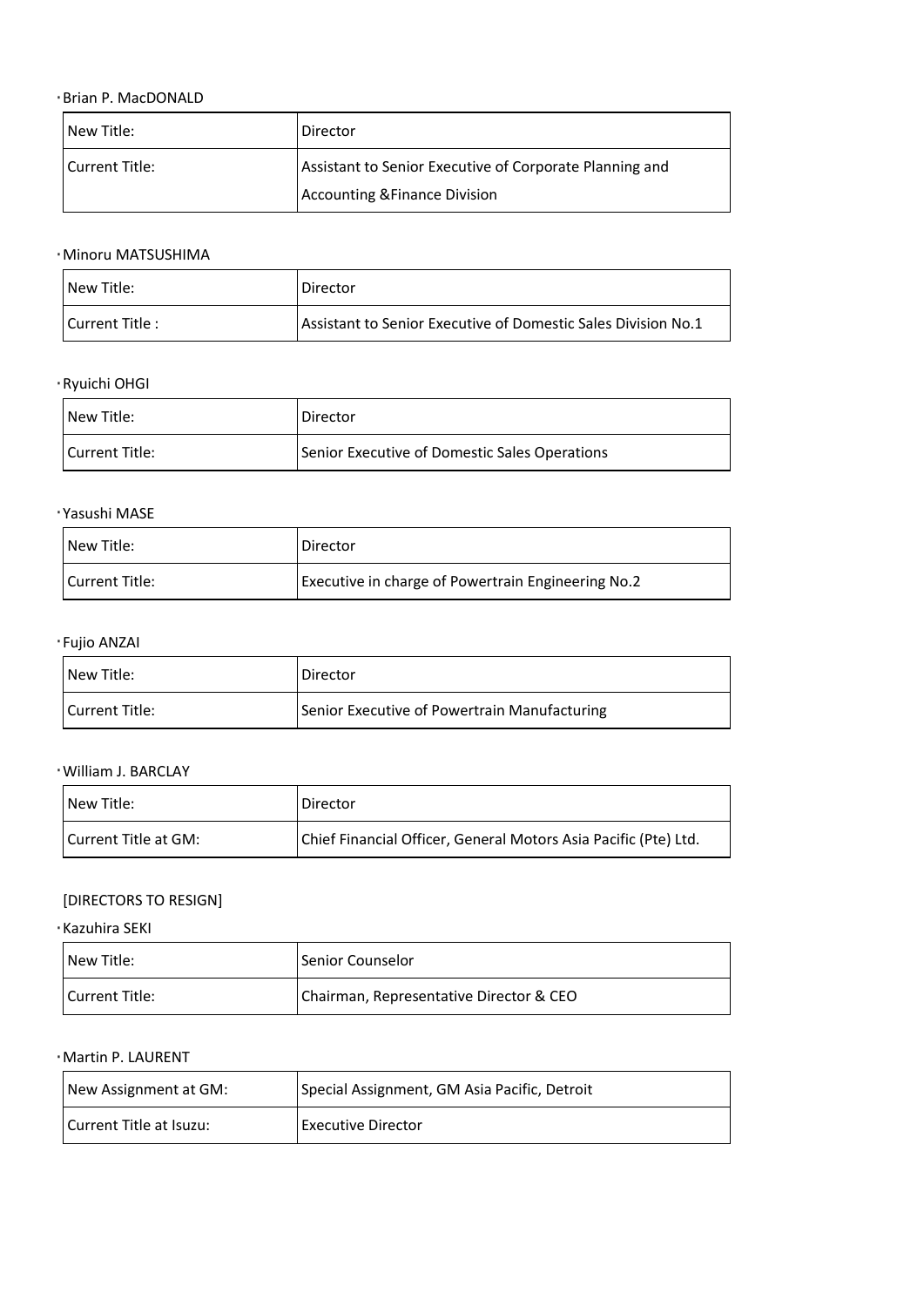| ·Satoshi TAKIZAWA                                      |                                                 |
|--------------------------------------------------------|-------------------------------------------------|
| New Assignment:                                        | President, Isuzu Techno Co., Ltd.               |
| <b>Current Title:</b>                                  | Director                                        |
| ·Shigeo SAIGUSA                                        |                                                 |
| New Assignment:                                        | President, Jidosha Buhin Kogyo Co., Ltd.        |
| <b>Current Title:</b>                                  | Director                                        |
| <b>Katsutoshi ICHIMASA</b>                             |                                                 |
| New Assignment:                                        | Vice President, Nihon Fruehauf Co., Ltd.        |
| <b>Current Title:</b>                                  | Director                                        |
| ·Takashi YAMAGUCHI                                     |                                                 |
| New Assignment:                                        | Managing Director, Tokyo Isuzu Motors Co., Ltd. |
| <b>Current Title:</b>                                  | Director                                        |
| · Jay W. CHAI                                          |                                                 |
| New Title:                                             | Senior Counselor                                |
| <b>Current Title:</b>                                  | Director                                        |
| ·Thomas J. DAVIS                                       |                                                 |
| Current Title at GM:                                   | Group Vice President, GM Product Development    |
| Current Title at Isuzu:                                | Director                                        |
| Robin A. TOUSSAINT Already resigned as of October 2000 |                                                 |
| Current Assignmen:                                     | General Director, GM Finance                    |
| Title at Isuzu:                                        | <b>Managing Director</b>                        |
|                                                        |                                                 |

# CORPORATE AUDITORS TO BE APPOINTED & TO RESIGN

#### Hiromu INADA

| New Title:     | <b>Standing Corporate Auditor</b>          |
|----------------|--------------------------------------------|
| Current Title: | President, Isuzu Motors Polska Sp. z o. o. |